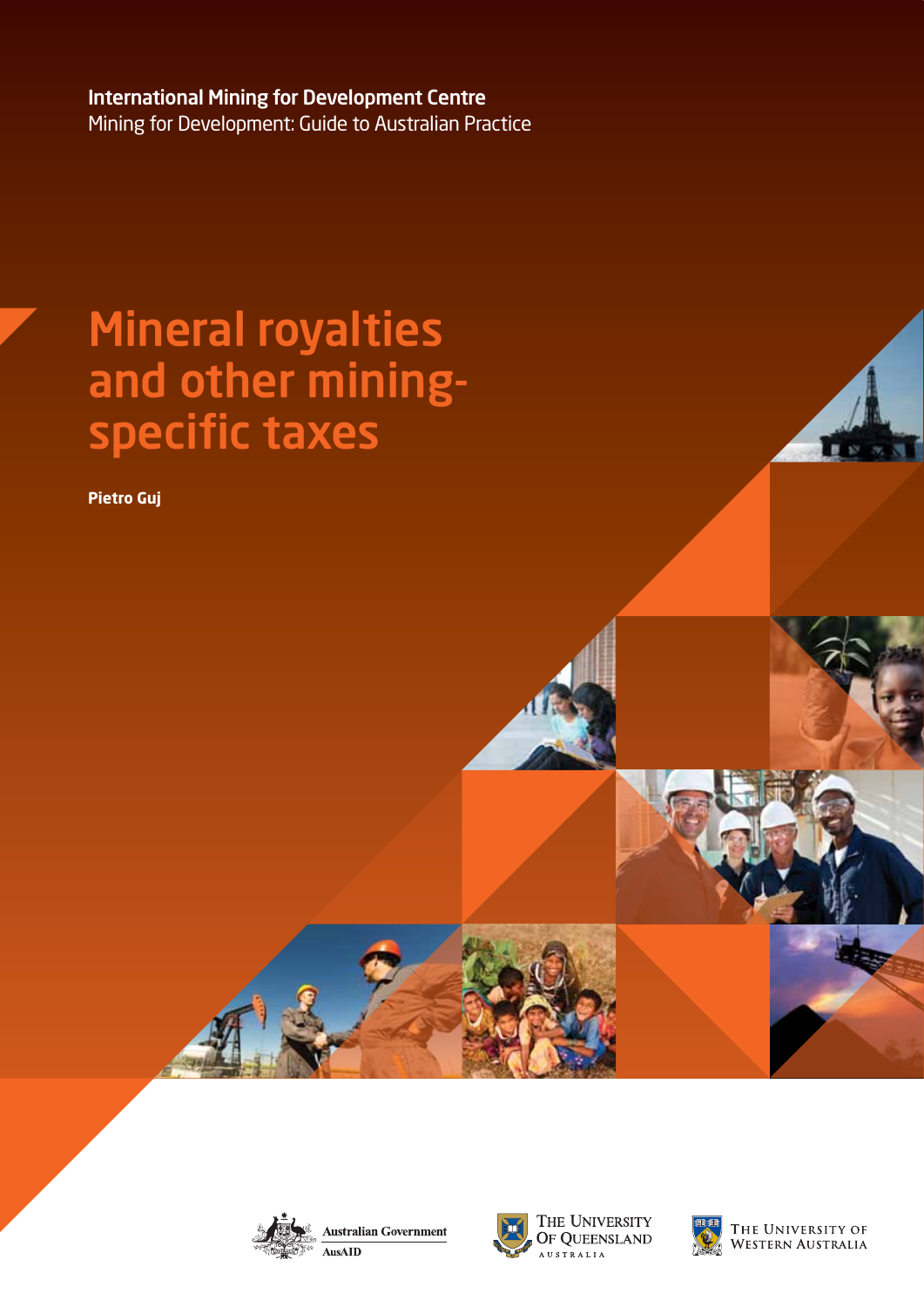#### www.im4dc.org

The **International Mining for Development Centre**

has been established to promote more sustainable use of minerals and energy resources in developing nations by assisting governments and civil society organisations though delivery of education and training, fellowships, research and advice. Our focus is on three core themes of Governance and Regulation, Community and Environmental Sustainability, and Operational Effectiveness.

#### **Prepared by Pietro Guj**

Research Professor Centre for Exploration Targeting, The University of Western Australia

Centre for Exploration Targeting (CET) was established in 2005 as an unincorporated joint venture between the mineral exploration industry, the University of Western Australia, Curtin University and the Government of Western Australia.

**This report does not necessarily represent the views or the policy of AusAID or the Commonwealth of Australia.**

© 2012. This work is copyright to the International Mining for Development Centre (IM4DC), a joint venture between The University of Western Australia and the University of Queensland in partnership with the Australian Government through AusAID. It may be reproduced in whole or in part subject to the inclusion of an acknowledgment of the source and no commercial usage or sale. Reproduction for purposes other than those indicated above require written permission from the IM4DC Director, 35 Stirling Highway, Crawley, WA 6009, Australia.

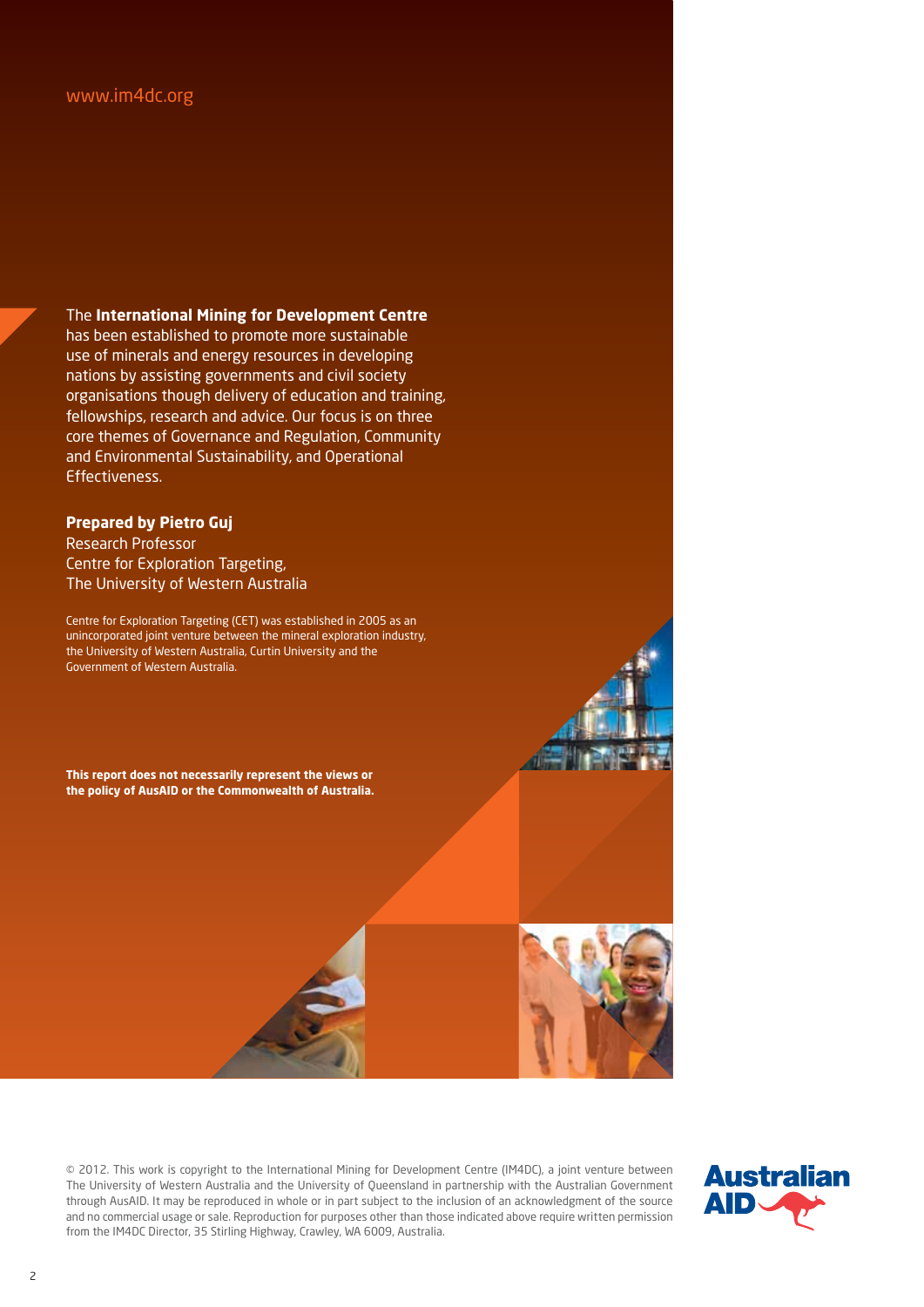## Introduction

Under most jurisdictions throughout the world mineral resources are, with some rare exceptions, in public rather than private ownership. Mineral resources are finite and nonrenewable in the sense that their extraction permanently depletes a country's resource inventory. **The role of governments should be to manage the exploitation of these resources to maximise the economic benefits to their community, consistent with the need to attract and retain the exploration and development capital necessary to continue to realise these benefits for as long as possible.**

Exploration for and the extraction and processing of minerals are generally (but not exclusively) carried out by private sector companies, despite the public ownership of mineral resources. Companies are often exposed to significant risks that flow from the substantial capital investments required, the long exploration and pre-production periods during which no revenue is generated, and the generally long life of mining projects, paired to the volatility of commodity markets as well as other technical and environmental uncertainties inherent in individual mining projects.

On the other hand, given the volatility in the price of mineral commodities, mining operations have the capacity to generate surplus revenues in excess of all costs of production. This surplus is known as **economic rent**1, and it is calculated as the margin realised after netting off from the gross mineral revenue all the costs of production (recurrent and capital recovery costs) as well as a minimum return on capital high enough to attract capital and retain it in the project. This minimum required return on capital, termed "normal profit", compensates investors for foregoing the next best alternative investment opportunities, as well as for the timing and risk of the uncertain cash flows expected from the project.

Revenue in excess of costs of production (economic rent), where costs of production include normal profit, is the target of special taxation regimes in the mining sector. The practical issue for governments, however, is how to design tax regimes that best meet their objectives.

This paper provides a review of mineral royalties and other special taxes which apply specifically to the mining sector in mineral-rich countries, with emphasis on current arrangements in Australia. Mineral royalties have traditionally been considered a form of compensation to the community for the depletion of non-renewable resources. Special mining taxes including royalties are additional to the general income taxes and other forms of taxation levied on all sectors of an economy. They represent, therefore, different ways for governments to levy an additional share of the revenue flowing from mining operations relative to other non-mining activities.

The paper sets out the objectives sought by governments in imposing these special taxes and then provides an analysis of the different forms in which these special taxes may be imposed. The importance of the mining sector in the Australian economy and the special taxation regimes imposed by some of the Australian States and the Commonwealth (federal) Government are also discussed as examples of the application of different fiscal regimes.

The paper concludes with consideration of some pertinent enforcement and administrative issues that need serious consideration in designing a "best practice" mining sector taxation regime.

This paper provides a review of mineral royalties and other special taxes which apply specifically to the mining sector in mineral-rich countries, with emphasis on current arrangements in Australia.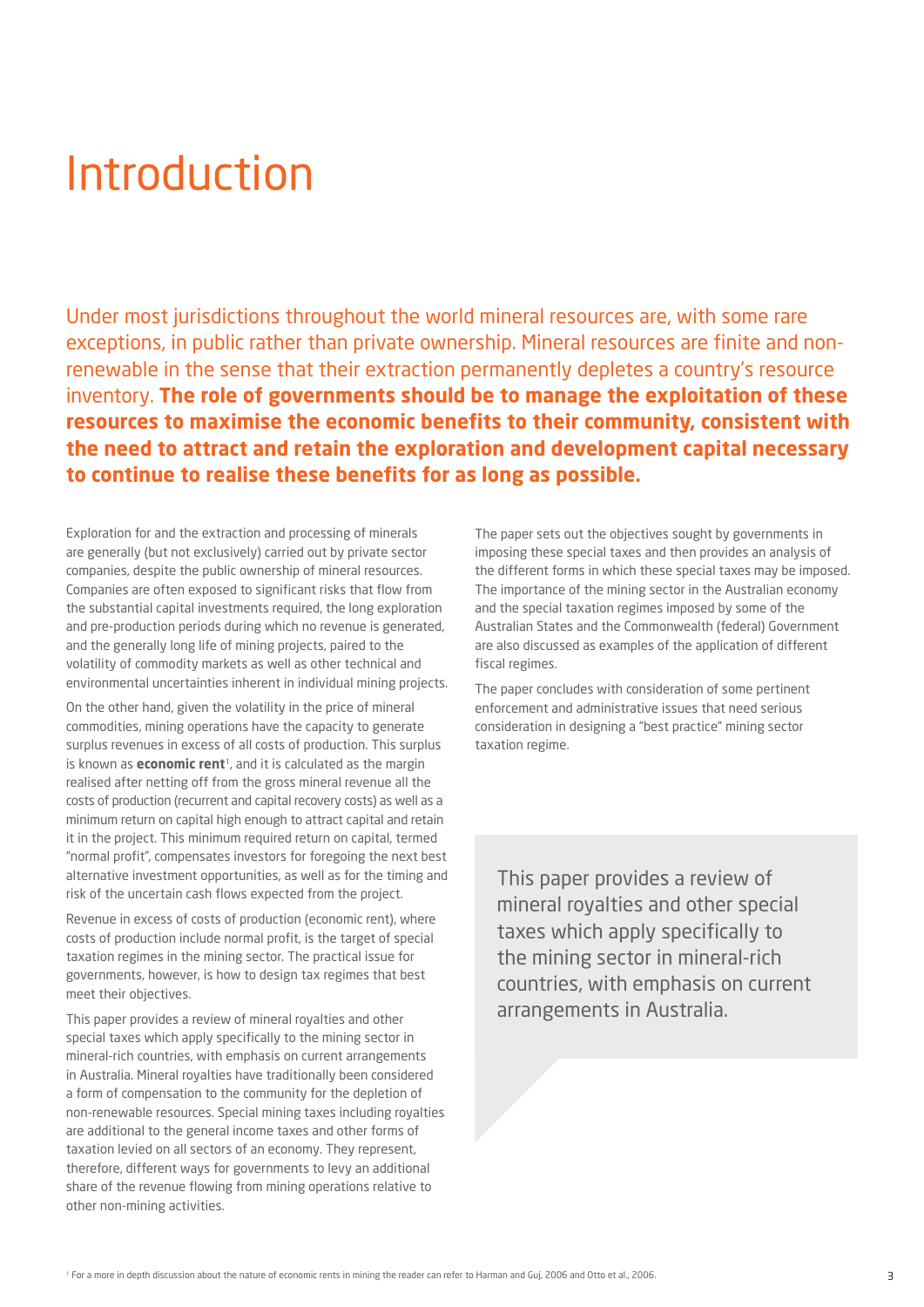## MINERAL TAXES

#### **Mineral royalty and tax types and their characteristics**

As special taxes for the mining sector are, in principle, directed at the net value of the mineral resource after the deduction of costs of production including normal profits, they should be **levied as close as possible to the point of extraction.** That is to say at the run of mine (ROM) ore pad and not on any value added by further processing or transport to markets. In practice very few, if any, mineral commodities are sold at-arm's-length at this taxing point, which generates problems with establishing the value of the resource on which a special tax should be based.

It must also be noted that special taxes for the mining sector are levied at the project level, rather than, as is commonly the case for corporate income tax, at the consolidated entity level. In most jurisdictions, these special taxes are a legitimate deduction in assessing corporate income tax.

Special taxes for the mining sector generally take the following forms:

- Unit based (specific) royalties when the tax base is a physical unit (volume or weight);
- Ad valorem royalties based on the value of production;
- Profit based royalty or tax when the tax base is an accounting concept of profit;
- Economic rent based when the tax base is a direct measure of economic rent;
- Hybrid systems combining a profit or rent based system with an *ad valorem* system; and
- Other methods when a variety of tax bases are used, including production sharing.

The term mineral royalty has traditionally been applied in mining legislation when referring to specific, ad valorem and, in some cases, mining taxes based on an accounting profit base.

In effect, all of the forms set out above are alternative ways for governments to appropriate economic rents unique to mining and are applied in addition to the general corporate income tax and other forms of taxation that cover all sectors of an economy.

**Unit based (specific royalty)**. In this case, a fixed monetary rate is applied to a physical rather than a financial base, for example as dollars per tonne or dollars per cubic metre. Provisions may be incorporated in the regulation for progressive adjustments of the fixed royalty rate to inflation or to changes in commodity prices. This type of royalty generates stable revenue and is administratively efficient and easy to audit. However, it can also be highly economically inefficient and distortionary. For these reasons, specific royalties are generally applied to bulk, low-value commodities.

**Value based (ad valorem) royalty**. In its simplest form, an ad valorem royalty consists of a uniform percentage (the rate) of the value (the base) of the mineral(s) in the products sold by the miner. As already discussed, the value of the resource should be at the point of extraction, but very few sales of crude ore take place, after crushing and screening, at the "mine gate". The first at-arm's-length sale is generally in the form of a product to which some value has been added by downstream processing, as for instance with sales of mineral concentrates or refined metals. Ad valorem royalties can be levied on two possible bases:

- 1. **Realised value of sales**. This is the value shown on the sales invoice, which often represents the Net Smelter Return (NSR) freight on board (FOB) smelter. Its advantage is that it is unequivocally defined and leads to simpler audits, lower administrative costs and fewer disputes. The disadvantage of this type of royalty is that it relates to the payable metal rather than the value of the resource at the mine gate and that it may include realised hedging gains and losses, effectively involving government sharing in the marketing risk.
- 2. **Gross value of the mineral/metal contained in the mineral product sold**. This approach derives the value of the resource by multiplying the weight of the mining product sold by its grade to obtain the relevant amount of contained metal and assessing its value using a quoted market price for the metal on the day of the sale. Auditing of this type of royalty often involves difficult verification of quantities and grades of product sold.

A single royalty rate is often applied to the value base regardless of how it is defined and irrespective of the nature of the product sold. Such an approach is inequitable to products to which value has been added and creates a disincentive to invest in downstream processing. For this reason, some jurisdictions apply progressively lower royalty rates as the nature of a product progresses from crude ore to metal. Deduction of transport, insurance and other marketing costs may also be allowed in an attempt to approximate an ex-mine value base. Ad valorem royalties are conceptually simple, and, even though somewhat economically inefficient, ensure that as long as the mine operates, a royalty will be paid. The magnitude of a government's revenue will of course be variable, as it will reflect changes in commodity prices. For these reasons and the low to bearable administrative load that they impose, ad valorem royalties are the most commonly encountered form of mining taxation.

**Profit-based royalty and/or tax**. A percentage rate is applied to a measure of accounting profit realised by the project. The accounting profit base is computed at the project level and may not be consistent with the contribution that the project makes to the consolidated profit of the holding entity on which corporate income tax is levied. An accounting profit based tax has greater economic allocative efficiency, but results in unstable government revenue and high compliance costs for both government and industry.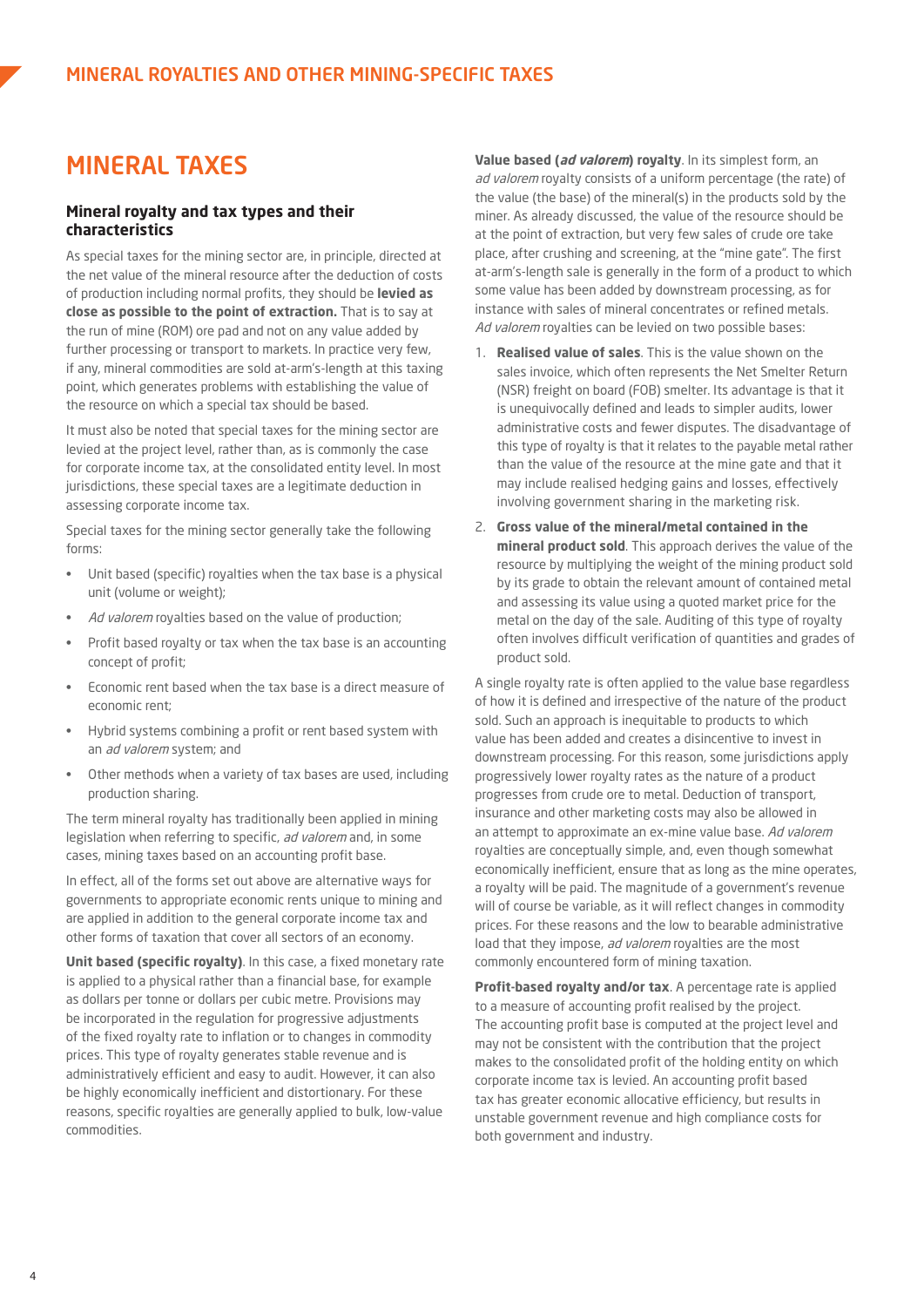**Hybrid royalty/tax**. This type of royalty or tax incorporates a minimum specific or ad valorem royalty component generally in a profit based or economic rent based tax to limit the risk that government may collect no revenue if in any year there is no taxable profit or rent. This ensures a modicum of revenue stability.

**Resource rent based tax**. This type of tax consists in the application of a percentage tax rate on the economic rent produced by a project. Although the general concept is relatively simple, its practical implementation may be complex, often misunderstood and can potentially lead to significant compliance costs and disputes. This is largely the reason for the poor rate of adoption in spite of its very high level of economic allocative efficiency. Aside from the petroleum industry, at the time of writing there are no resource-rent based taxes in force in the mining industry, though a number of jurisdictions have plans for their introduction in the near future.

**Production sharing contract**. Production sharing contracts (PSCs) are very commonly used in the petroleum industry, but rarely in the mining industry. The principles of PSCs are simple and their application transparent and easily verifiable. Generally the company bears all the costs, both capital and recurrent, of the mining operation which it deducts from the gross value of the mineral produced to arrive at the "net profit mineral". This is then shared between the company and government according to pre-determined proportions stipulated in the PSC. To the extent that under the terms of some PSCs the company's share of production may not be subject to mineral royalty, the proportion of the government share of mineral production needs to be set at a level that compensates for its lack. Most PSCs, however, do not fulfil this role as royalties are often levied on the value of the company's share of mineral before calculating the "net profit mineral". The company pays corporate income tax on its share of net profit mineral and may market the mineral along with the government's share of minerals on the government's behalf.

## MINING SECTOR TAXATION POLICY

#### **Mineral Fiscal Objectives**

Special taxes for the mining sector, including traditional mineral royalties, in combination with standard or mining-specific provisions for corporate income tax, are the main components of a mining fiscal regime that can be used to achieve the desired balance of a number of fundamental government objectives. It should be noted in that some cases these are incompatible. Government objectives include:

- • **Revenue maximisation/adequacy**. This objective addresses the vexed question of determining the optimal sharing of economic rents from exploitation of mineral resources between government and industry. In effect it addresses the questions "What should the magnitude of the total mining tax impost on industry be?" and "How high can the total fiscal take be before it becomes a serious disincentive for industry to invest in the country?" When, as in recent times, commodity prices are high, mining companies may realise extraordinarily high levels of profit, which often generates the perception that the community is not receiving a "fair share" of the resource rent and prompts political pressure for a review of current mining fiscal regimes. This issue invariably generates vigorous debate. On one side there is the theoretical academic approach that advocates that, under perfect market conditions, government could/should appropriate a larger share of the rents. On the other side is the pragmatic approach that recognises that economic and political circumstances surrounding this issue are far from perfect and that the optimal sharing of rents must take into account the fact that exploration and development capital is mobile in a world where different countries are competing for it using fiscal incentives. Mining companies also point out, with a degree of legitimacy it can be argued, that they should retain surplus revenues to compensate for any lean years in which they fail to realise a normal level of profit.
- **Optimal tax base**. While higher levels of rent could be levied from currently operating mines which are "captive" to the country in which their resources are located, this would discourage future exploration and development investment in the country, as mobile capital would be re-directed to countries with more attractive and stable mining fiscal regimes. In effect, government revenue would rely on fewer mines more heavily taxed rather than more mines more lightly taxed. In a globally competitive capital market, a balance must be found at a point where the inflow of necessary exploration and development capital is optimal in supporting a growing pipeline of future mining project developments. This will result not only in acceptable, ideally growing, levels of total mining taxation revenue, but also in a range of broader, desirable socio-economic benefits and multipliers, consistent with the government's role of optimising social welfare.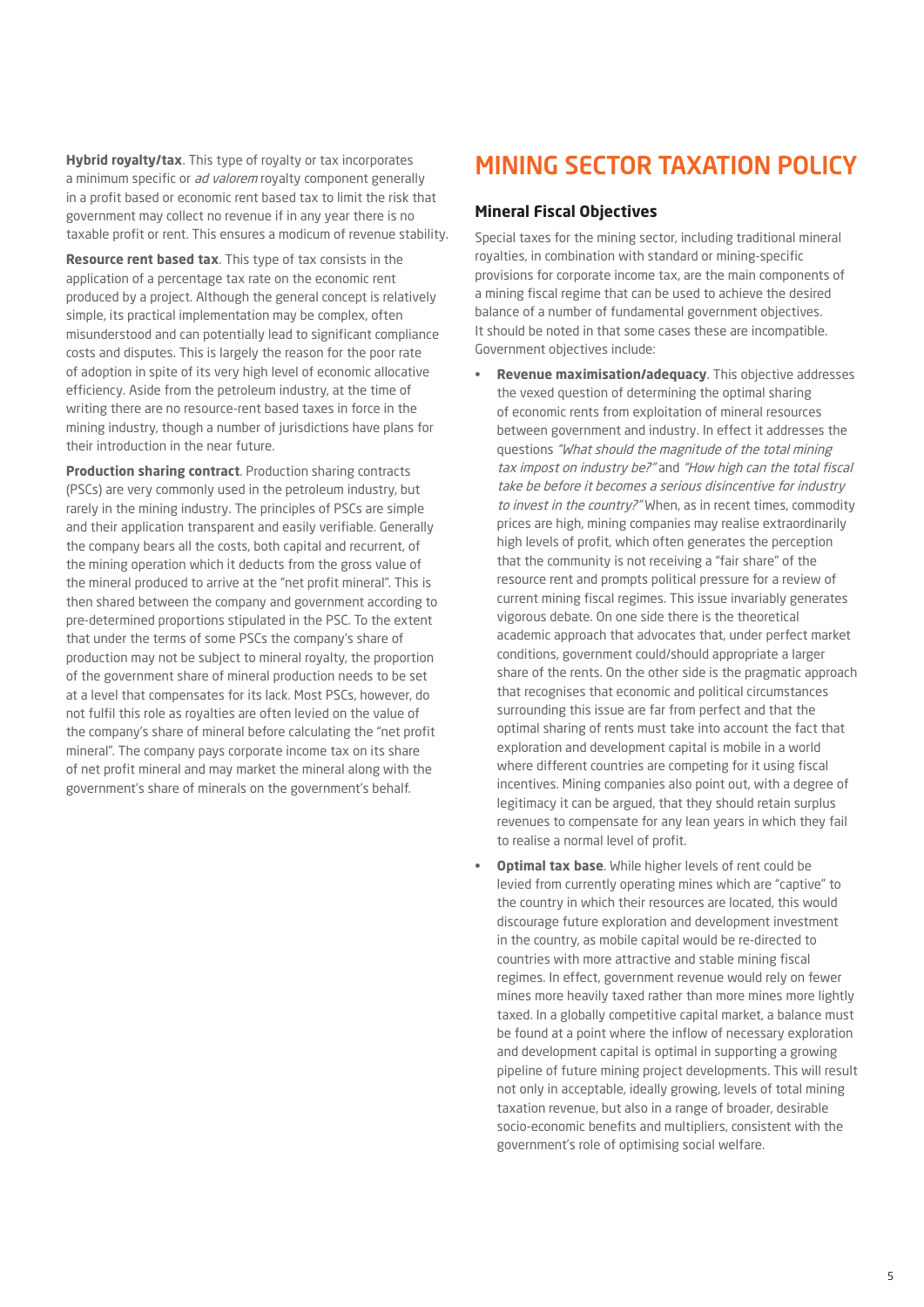- **Economic allocative efficiency**. An economically efficient tax system promotes reallocation of the resources of the economy to their most productive use to generate the everchanging mix of goods and services that society requires and at the lowest possible unit cost. In a mining context, the objective is to ensure that, as far as possible, the same exploration and production activities would occur whether the rent-collecting tax were in place or not. Figure 1(a) shows that a change in the rate of a tax proportional to the economic rent (yellow area) would not change the unit cost of production and therefore the cut-off grade, i.e. the minimum grade economically mineable. The optimal size of the reserves, set to include all ore blocks with a grade equal or greater than the cut-off, will not be affected by changes in tax rate. This is the condition of **neutrality**, meaning that the tax system does not distort the investment behaviour or decisions of a mining company. In practical terms, a **non-neutral, inefficient** or **distorting** system gives rise to either:
	- extracting too much of the resource (over-exploitation); or
	- not extracting enough of the resource (high-grading), relative to what would be the case in the absence of the tax system.

Special taxation regimes unrelated directly to the economic rents generated by a project, particularly traditional royalties based on volume or weight and, to a lesser extent, on value, are a tax on the costs of production as well as on economic rent. Figure 1(b) shows how an amount of tax equivalent to that of Figure 1(a) levied using a unit-based tax increases the fixed cost and total production cost, and as a consequence the cut-off grade used in determining the commercially exploitable ore reserves.

As a result, if the miner wishes to maintain its net after tax margin, it's forced to mine a lower number of higher grade ore blocks, thus reducing the economically exploitable reserves. The higher the inefficiency of the applicable tax, the smaller will be the size of the economic reserves, the higher their average grade and the shorter the productive life of the mining project. This all amounts to sub-optimal exploitation of the resource. If the fixed tax is set too high, a project may prove uneconomic and new projects may not be developed. Projects already developed under a more benign previous tax regime may close, which would not happen under an efficient tax proportional to rent.

**Revenue stability.** Mineral commodity prices are highly volatile and as a consequence so are the revenue flows of a mining project. Taxes based on accounting profits or economic rents, while desirable because of their greater economic allocative efficiency, result in unstable government revenue. The alternative of achieving a higher degree of revenue stability by relying more on fixed taxes prevents government from sharing in high rents when commodity prices are high, besides being economically inefficient. Governments can of course counteract revenue instability by resisting the temptation to overspend in periods of high mineral revenues and by adopting smoothing strategies, such as the establishment of sovereign revenue equalisation funds.

**Figures 1(a) and 1(b): Schematic breakeven diagram showing how an economic rent based tax is efficient in that changes in its rate do not alter the optimal level of mine reserves and total production. By contrast, changes in the rate of a unit-based, fixed tax will create the need for higher unit value of production to break even, thus reducing the size of economically exploitable reserves and the life of a mine to a lower, sub-optimal, hence economically inefficient level.** 

**Figure 1(a): Economic Rent-based Tax – Economically efficient**





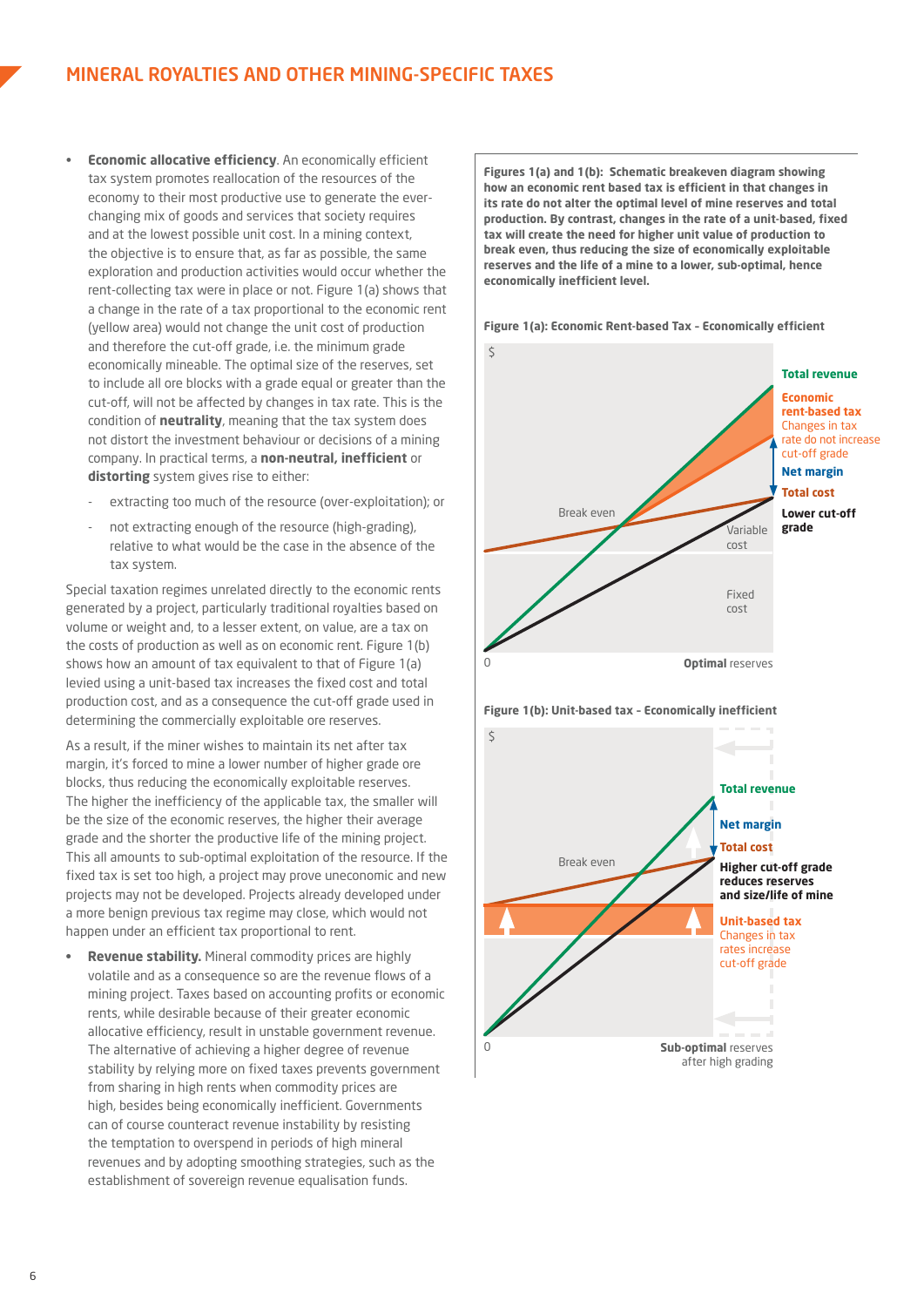- **Equity.** This objective addresses the question as to whether the impact of the tax is spread fairly among various taxpayers. Should the tax system differentiate among different mineral commodities, size and/or profitability of different projects or companies, their location etc.? There are two dimensions to equity. Firstly, **horizontal equity** is concerned with whether taxpayers that generate the same amount of economic rent are taxed at the same rate. By contrast, **vertical equity** considers whether the tax system fails to discriminate between high rent and low rent operations and their related "ability to pay". Another dimension to equity and one of considerable political interest is fairness over how the tax revenues are utilised. In particular, whether the revenues should be consolidated by government and dispersed through the normal budgetary processes, or appropriated, at least in part, by the local government or communities of the areas hosting and bearing the impact of the mining operations. Issues of intergenerational equity, or resource and asset equity between current and future generations also arise in the context of sustainability.
- **Transparency and stability.** This principle relates to whether miners are fully informed about the tax liabilities that may follow from any proposed activity. Transparency also refers to the openness of the taxation arrangements and collections to examination by the community. The transparency case argues that, on account of the significant up-front capital investments, the tax liabilities should be predictable and ideally stable over the life of the mine before any proposed mining investment takes place. If government later arbitrarily changes the laws to impose tax burdens that were not originally planned or predicted, then it engenders the potentially very damaging perception of **sovereign risk**. It is not surprising therefore that,

in the case of capital intensive, long-lived projects, industry may insist on statutory "special state" or "stability" agreements.

Administrative efficiency. The compliance burden on both governments and companies is a significant consideration in establishing a mining tax system. Compliance costs increase with the sophistication and complexity of the tax system and is a major reason most mineral royalty regimes currently in place are based on reasonably simple royalty formulations (mainly unit or value-based) in spite of their relative economic inefficiency.

#### **Achieving government objectives with special mining taxes**

As already pointed out, some government objectives are mutually incompatible and cannot be optimised simultaneously. For instance, it would be impossible to achieve a high degree of revenue stability at the same time as maximum economic efficiency. In reality most jurisdictions set taxation and royalty policies that represent acceptable compromises and reflect to some degree their capacity to administer them.

Figure 2 provides a synoptic view of the degree to which different royalty types are consistent with each of the six key government objectives described in the previous section. It shows how, from the viewpoint of the **economic allocative efficiency** criterion, taxation methods would rank in the following order:

- 1. Resource rent based tax.
- 2. Accounting profit based royalty/tax.
- 3. Hybrid royalty/taxes.
- 4. Ad valorem royalties based on value of sales.
- 5. Specific or unit royalties based on volume or weight.



**Figure 2: Qualitative assessment of the performance of various royalty/taxation types with regard for the main government's fiscal objectives.**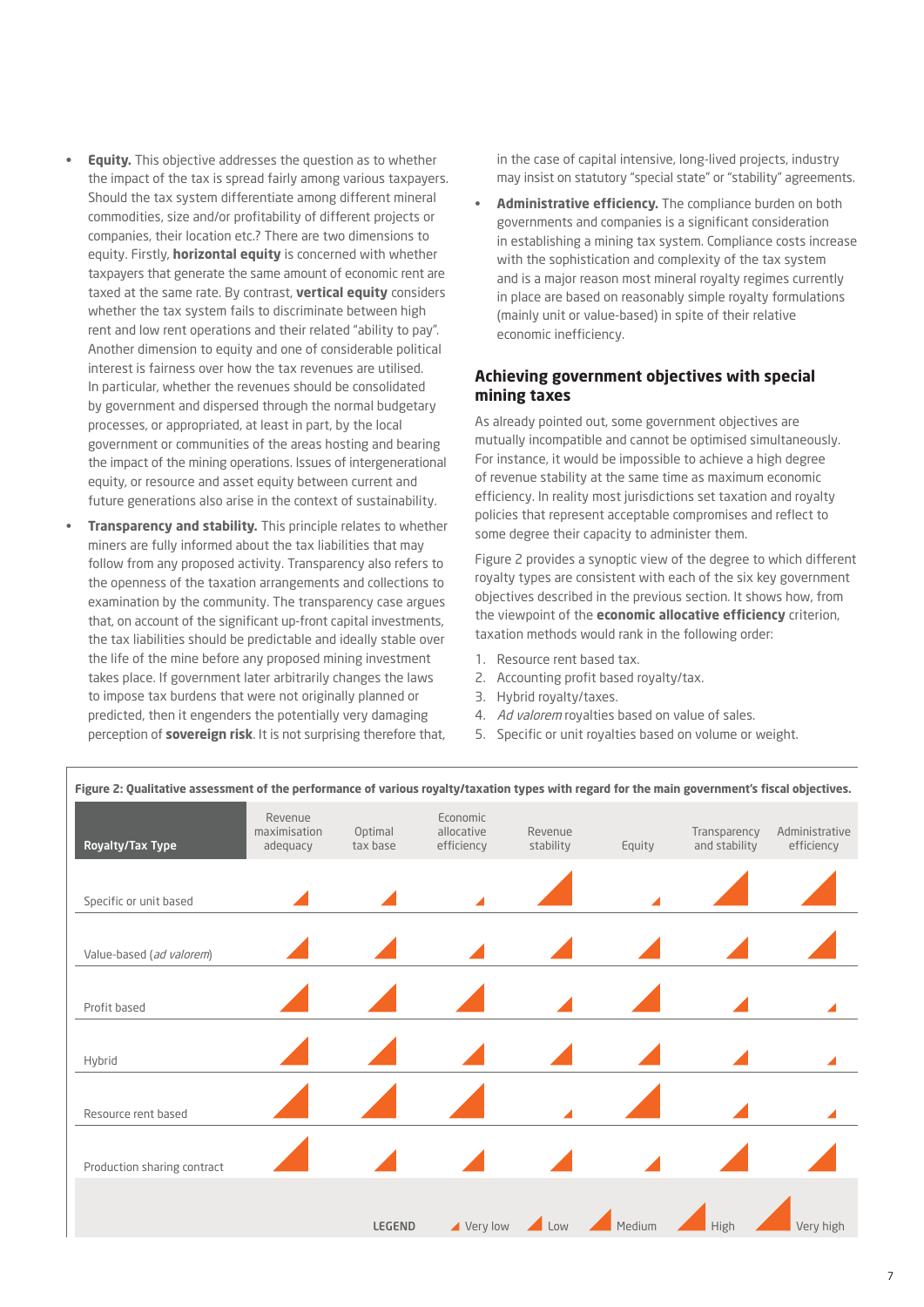By contrast, for **administrative efficiency** and **stability in government revenue**, the ranking is exactly reversed. This reflects increasing methodological and administrative complexity and the potential for ambiguity and disputes. Higher compliance and auditing costs for both government and industry have usually weighed heavily in governments' choices of mineral royalties and largely account for the current absence of rent based taxes and paucity of accounting profit based royalties.

In seeking a compromise between administrative and economic efficiency, policy makers must consider:

- • The **size of a mining operation**, as larger mines lower the unit-cost of compliance;
- The **price of the commodity**, which determines the relative contribution to revenue of operations of similar size in terms of ore throughput; and
- The **price volatility of the commodity produced**, affecting the stability of government revenue.

The fact that there are many more small mines than large ones and that the commodity prices of several key minerals are very volatile, militates against the use of accounting profit based royalty/taxes once again. These factors have contributed to, until now, confining resources rent types to large petroleum projects.

## MINERAL SECTOR TAXATION IN THE AUSTRALIAN CONTEXT

#### **Background: Importance of the Mining Industry to the Australian Economy**

Australia has a diverse inventory of mineral resources including the world's largest economic resources of brown coal, mineral sands (rutile and zircon), nickel, silver, uranium, zinc and lead. It has the second largest resources of bauxite, copper, gold, iron ore, niobium, tantalum and manganese ore. Australia also ranks among the top five countries worldwide for black coal, industrial diamonds, ilmenite, lithium, vanadium and antimony (Geoscience Australia, 2011).

In terms of mineral production, Australia is the world's leader in bauxite, alumina, rutile and zircon; the second largest producer of gold, iron ore, lead, zinc, lithium and manganese ore; the third largest producer of uranium; the fourth largest producer of nickel; and the fifth largest producer of aluminium, brown coal, industrial diamonds and silver.

At current buoyant prices, iron ore and coal account for more than A\$102 billion in value, or approximately 56% of total mineral production. Western Australia (WA) produces approximately 97% of the iron ore output, while Queensland (Q) and New South Wales (NSW) jointly account, in roughly equal proportions, for 97% of coal production. In addition, WA is a large producer of gold, nickel, alumina and mineral sands, Q of alumina, gold and base metals, South Australia (SA) of copper, gold and uranium, the Northern Territory (NT) of manganese, alumina and uranium, with less significant mineral production in NSW, Victoria (V) and Tasmania (T).

The bulk of Australia's mineral production is destined for export markets, particularly in Asia. The current (2010-11) value of mineral exports at A\$182 billion represents approximately 84% of total Australian commodities exported and more than 50% of total exports. Figure 3 (modified from ABARE, 2011) displays how minerals, and in particular iron ore and coal, dominate the value of Australia's exports. Given the high value of these commodities it is not surprising that they have recently attracted the special attention of policy-makers, as will be discussed below.

Minerals also represent more than 13% of Australia's Gross Domestic Product (GDP). It is estimated (Deloitte Access Economics in MICA, 2011) that in 2010-11 total Australian mining taxation amounted to A\$23.4 billion, including A\$14.6 billion in corporate income tax and A\$8.8 billion from mineral royalties, much of which is attributable to iron ore and coal.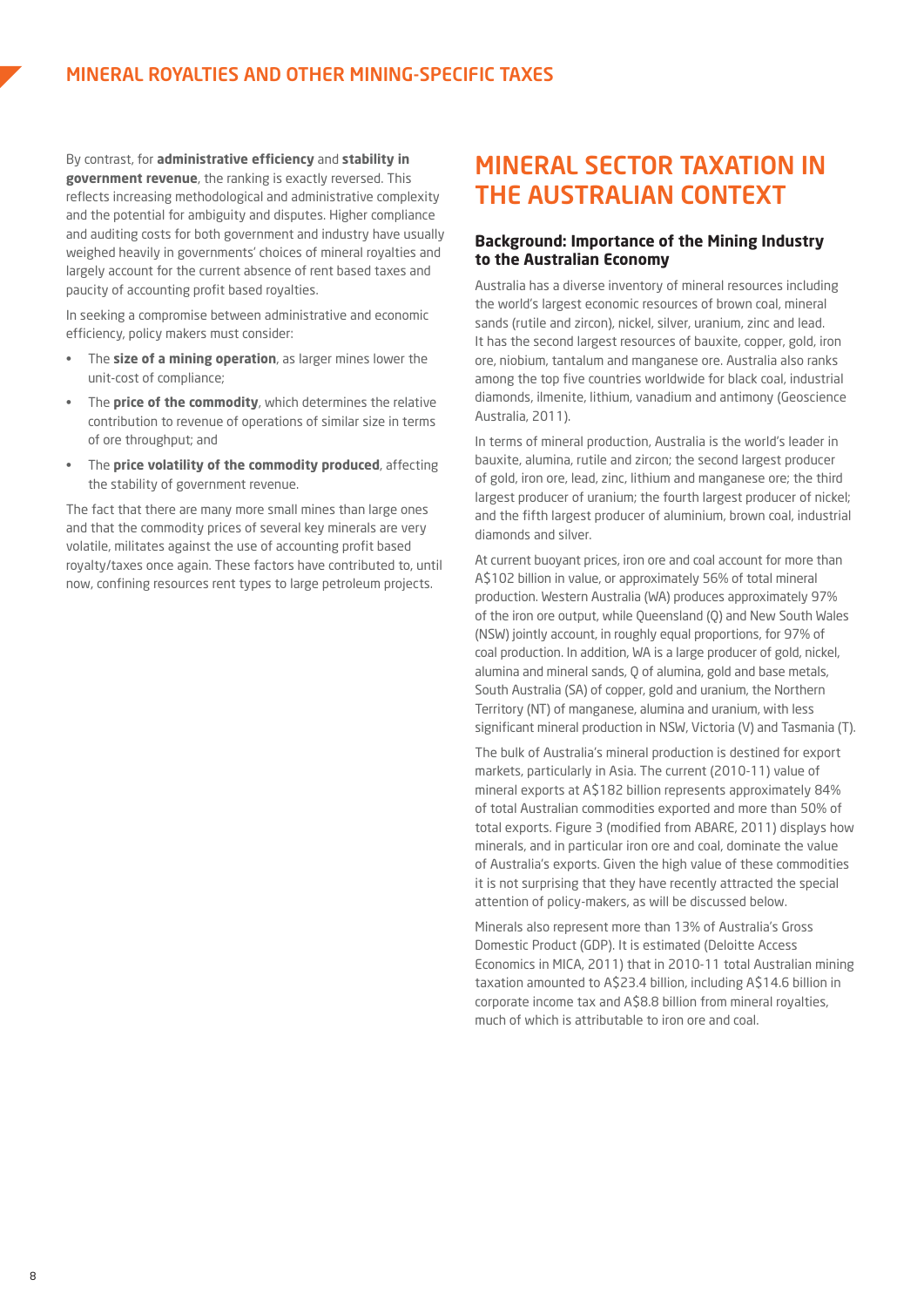

**Figure 3: Value of Australian exports showing how iron ore and coal accounted for 61.4% of total Australian commodity exports in 2010-11 (Modified from ABARE, 2011).**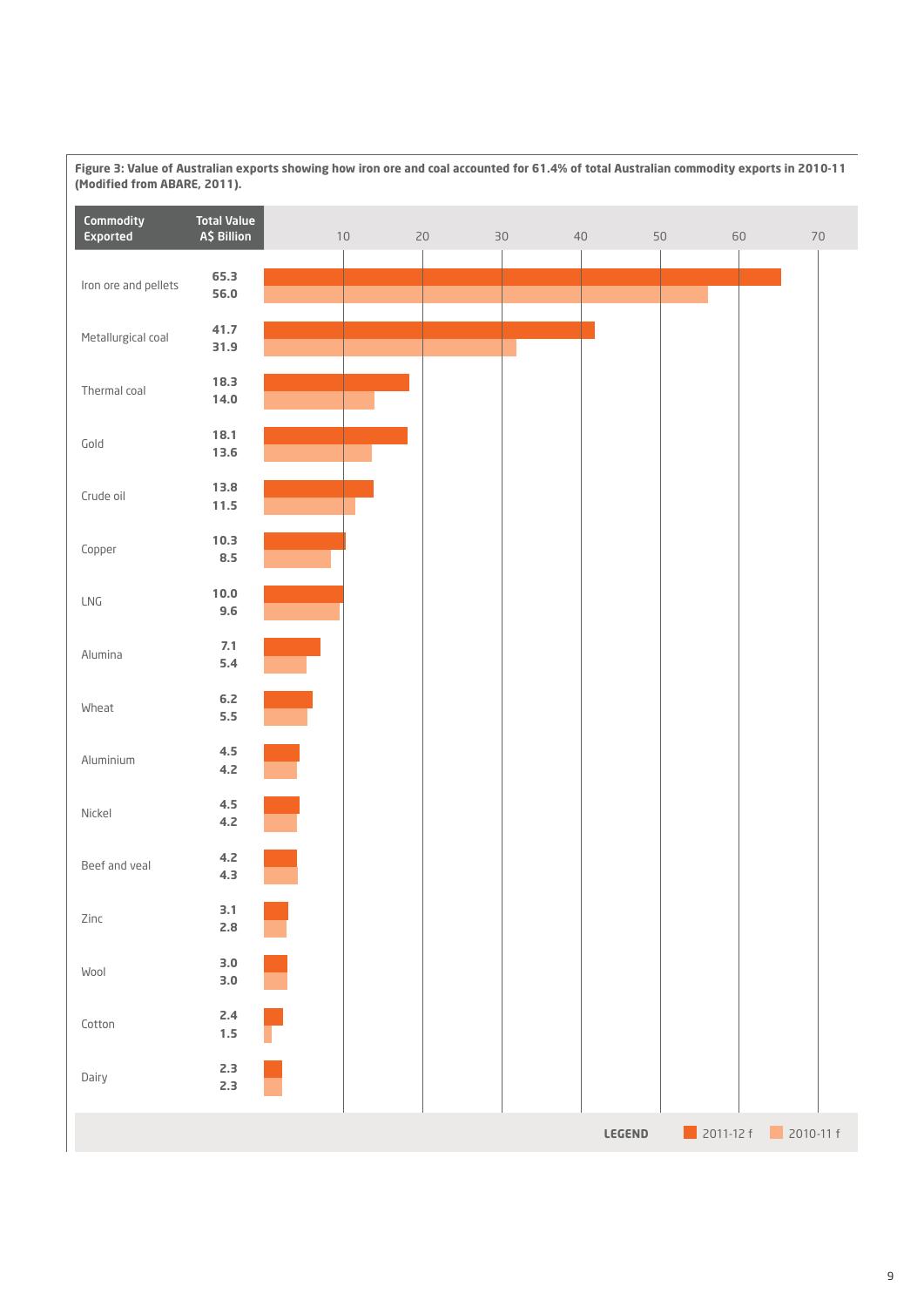#### **Australia Federal and State policy regimes**

Australia was constituted as a federation in 1901 and includes six states (Western Australia (WA), South Australia (SA), Victoria (V), Tasmania (T), New South Wales (NSW) and Queensland (Q)) and two territories (the Northern Territory (NT) and the Australian Capital Territory (ACT)). A Westminster style of government applies to both the central Commonwealth government in the national capital, Canberra, and the state governments. Although the NT has extended powers of self-government, major powers are retained by the Commonwealth including rights in respect of Aboriginal land, the mining of uranium and industrial relations.

The Australian Constitution confers on the Commonwealth government specific powers in areas such as defence, customs and excise, and monetary and fiscal management. Where the Constitution is silent, however, relevant powers rest with the states. As a consequence, **the states have ownership and control of mineral and petroleum resources within their jurisdiction** up to the high water mark of the surrounding territorial seas border, beyond which mineral resources belong to and are controlled by the Commonwealth government.

As a consequence, individual and generally quite different royalty regimes are legislated and enforced by each Australian state and territory, while the Commonwealth government has centralised power in terms of legislating and enforcing laws relating to the assessment and collection of off-shore minerals and petroleum royalties, and of corporate income tax from mining operations.

The mineral regulatory and fiscal regime of the states comprises a large number of laws dealing with all aspects of licensing, safety, environmental and other aspects of mineral exploration, mining activities and subsequent land rehabilitation. The obligation for mining companies to pay special mineral royalties and taxes is generally embodied in provisions of the mining laws of various states, with the actual rates and administrative processes and procedures contained in supporting regulations.

To ensure stability in the conditions applying to project developments of large scale, longevity and economic significance, companies and state governments, particularly in Western Australia, have entered into statutory State Agreements. These types of agreements, which in some countries are known as indentures or stability agreements, bind both parties to the conditions that will apply to the project generally over its life. Conditions may include royalty arrangements as well as commitments to further processing of mineral products and requirements to provide township and transport infrastructure. Even though conditions may become impractical or obsolete over time, they can only be changed with the agreement of the parties and subject to endorsement by the relevant State Parliament.

A small proportion of the Australian land mass is privately owned. The vast majority of it is in government hands (unalienated Crown Land), vacant or subject to long-terms leases to pastoralists, or occupied by nature reserves, national parks or indigenous reserves.

Land owners, lessees and other land occupiers/users have no right to sub-surface resources and only a limited ability to influence the extent of exploration and mining activity on their land. Generally, this is restricted to the granting of permission to access the

land and to compensation for any cost or damage incurred due to exploration and mining activity. In some cases, however, the compensation process and related potential delays may amount to a de facto power of veto.

#### **Legislative and regulatory frameworks**

This paper does not include an exhaustive discussion of the royalty/taxation regimes applicable in each of the states and territories, but rather provides an example of the variety of approaches adopted in a selected number of mineral-rich states with significantly different regimes, specifically WA, Q and the NT. This choice will cover royalty/taxation regimes which progress from a combination of specific and ad valorem royalties as applied in WA, attempts to capture a degree of the economic rent by linking royalty rates to the price of some of the mineral commodities in progressive, hybrid royalty systems as in Q (and in NSW with regards to coal), and an accounting profit based system as it applies in the NT.

#### Western Australia

Table 1 shows how in 2010-11 WA produced A\$101.2 billion worth of minerals and collected A\$4.9 billion in mineral royalties. The former is a large proportion of the Gross State Product (GSP), thus making WA a typical mineral economy.

**Table 1: Composition of WA's 2010-11 mineral production value and royalty collection.**

| Commodity              | Value<br>ASB | Royalty<br>A\$B    |
|------------------------|--------------|--------------------|
| Iron ore               | 57.3         | 3,358.6            |
| Crude oil & condensate | 12.4         | 955.2<br>incl. LNG |
| <b>LNG</b>             | 8.7          | LNG<br>see above   |
| Gold                   | 8.2          | 197.8              |
| Nickel                 | 4.6          | 112.9              |
| Alumina                | 4.0          | 66.1               |
| <b>Others</b>          | 6.0          | 191.0              |
| <b>Total</b>           | 101.2        | 4,871.6            |

In WA, the Mining Act (1978) and related Mining Regulations (1981) specify two general royalty systems for minerals:

- 1. A specific royalty, mostly applied to low-value, bulk, nonmetallic mining products of \$0.62 per tonne for construction use or \$1.00 per tonne for metallurgical use and coal subject to yearly adjustments.
- 2. An *ad valorem* rovalty, applied to the realised value of most higher-value, generally metallic minerals, with three decreasing rates of royalty to reflect increased downstream processing of the product sold, thus providing an incentive for investment in downstream processing facilities: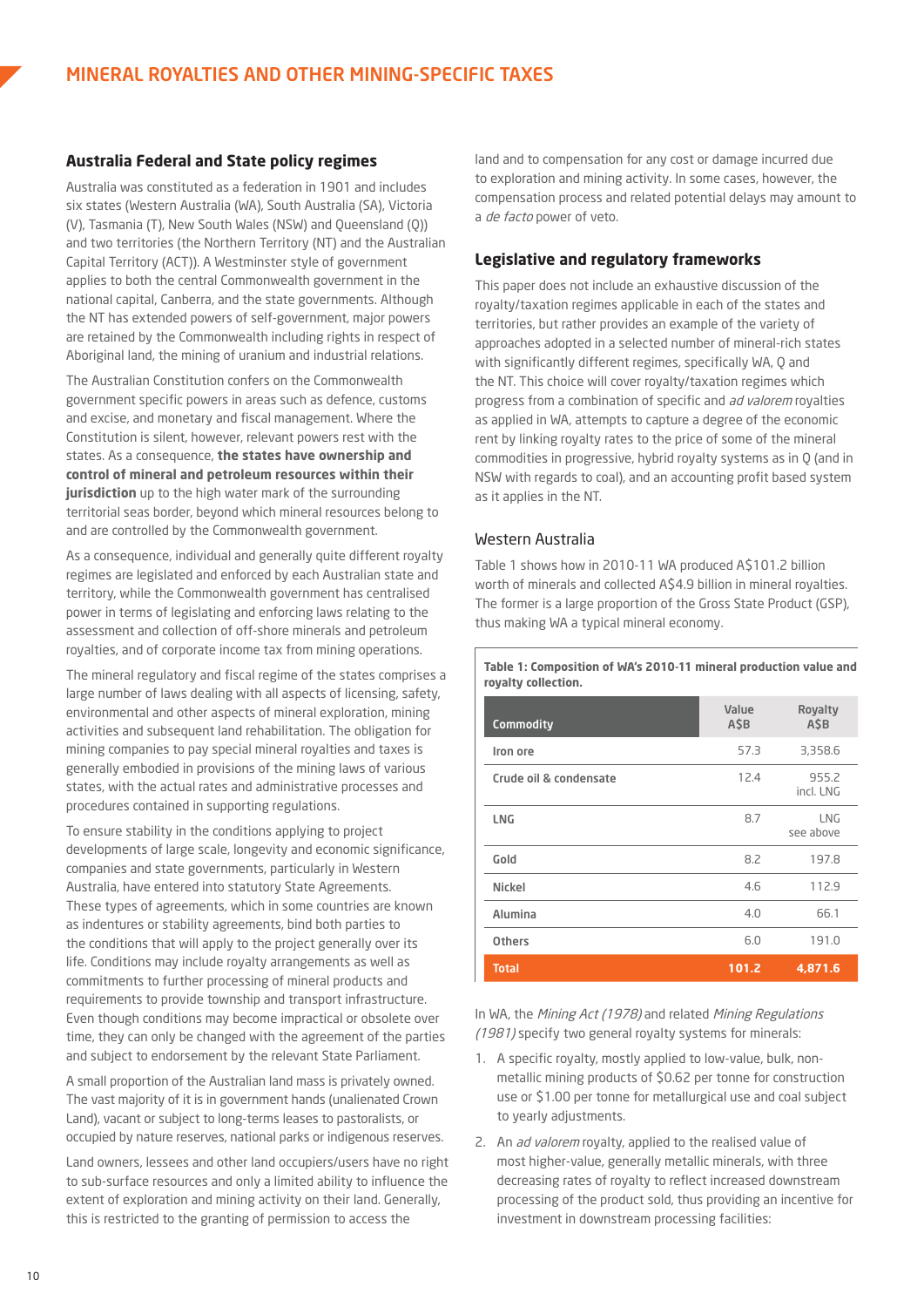- crushed and screened, bulk material: 7.5 per cent;
- concentrates: 5.0 per cent; and
- metal: 2.5 per cent.

The regulations also provide an exhaustive list of product-specific royalty rates, including exceptions such as:

- Iron ore fines ( $<$  60 mm) at a rate of 5.625%;
- Gold at a rate of 2.5% of the spot market price at the time of sale:
- Nickel in accordance with the formula: Royalty in  $\zeta = (P/100)$  $*$  [(U  $*$  2.5)/100], where P = Ni price per tonne f.o.b. Australia and U = Percentage Ni contained in the product sold;
- Cobalt and copper if sold as nickel by-products;
- Ilmenite concentrates used as feedstock for a beneficiation plant in WA; and
- Tantalum and tin when sold in any form other than metal.

The royalty rates for some economically important mining and minerals processing projects for iron ore, nickel, diamonds, mineral sands and bauxite-alumina are locked under state agreements. Their statutory nature means that the conditions are legally binding for both government and companies and can only be changed by mutual agreement followed by legislative amendment. Opportunities for trade-offs arise when a party wishes to introduce changes in an existing agreement. For example, recently the state sought to lift and normalise the original concessional royalty rate for iron ore fines of 3.75% to 5.625%, which is the normal rate paid by iron ore mines under standard royalty regulations. By contrast, the Argyle diamond project achieved a relief from its original more onerous, state agreement royalty (a hybrid profit based royalty of 22.5%, subject to a minimum ad valorem royalty of 7.5% in any year) to a simple 7.5% ad valorem royalty in exchange for a commitment to embark on a less profitable underground extension of the previous open cut project.

#### Queensland

As shown in Table 2, in 2009-10 (latest figures available) Q collected a total of A\$2,698.3 million in mineral royalties, down from 2008-09 because of the impact of recent floods on the value of mineral production (i.e. from \$A49,430.5 million in 2008-09 to A\$29,661.1 million in 2009-10), particularly that of coal.

**Table 2: Composition of Queensland's 2009-10 mineral production value and royalty collection.**

| Commodity                              | Value<br><b>ASM</b> | Royalty<br><b>ASM</b> |
|----------------------------------------|---------------------|-----------------------|
| Coal                                   | 22,823.9            | 2,356.9               |
| <b>Base, Precious and Other Metals</b> | 5,717.4             | 236.3                 |
| Petroleum                              | 871.4               | 52.1                  |
| <b>Other Non-metallic Minerals</b>     | 248.5               | 53.0                  |
| <b>Total</b>                           | 29,661.1            | 2,698.3               |

Q's Mineral Resources Regulations (2003) provide for:

- Specific royalties of between \$ 0.50 and 1.80 per tonne for a large number of listed mineral commodities;
- Normal *ad valorem* royalties for some minerals (e.g. bauxite 10% (or \$2/t), mineral sands 5% and gemstones 2.5% etc.); and
- A hybrid *ad valorem* royalty for base, precious metals, coal and iron ore with rates fixed below a minimum price, becoming variable above the minimum as a function of prevailing market prices. For example:
	- Base and precious metals 2.5% increasing at 0.02% increments above a minimum commodity price listed each year in the regulations to a maximum of 5%.
	- Coal 7% of value up to a price of \$100/t and 10% thereafter.
	- Iron ore \$1.25/t at prices below \$100/t plus 8.5% of the value generated above it.

For copper, lead and zinc, the value is determined by the settlement price on the London Metal Exchange (LME) on the day of the sale. Similar values apply for gold and silver. By using market prices, possible hedging gains and losses are excluded. Values are also adjusted for fluctuations in the value of the Australian dollar between the recoding date of a sale and that of the actual payment. Marine transport, insurance and the value of metal not recoverable during processing are deductible from the gross value for the purpose of determining the royalty base. Rail and road haulage costs and other marketing costs are not deductible. There are also concessions for small mines and 20% to 35% discounts where prescribed minerals are processed domestically.

#### Northern Territory

Table 3 shows how in 2009-10 the NT produced A\$3.5 billion worth of minerals, and collected A\$146.6 million in mineral royalties, excluding royalties collected on uranium oxide that are remitted to the Commonwealth government.

#### **Table 3: Value of the 2009-10 mineral production of the Northern Territory.**

| <b>Commodity</b>             | Value<br>A\$M |
|------------------------------|---------------|
| <b>Manganese</b>             | 1,133.8       |
| Alumina/bauxite              | 710.1         |
| Uranium oxide                | 645.4         |
| Zinc/lead concentrate        | 436.5         |
| Gold                         | 331.4         |
| Iron ore                     | 178.9         |
| <b>Non-metallic minerals</b> | 32.4          |
| <b>Total</b>                 | 3,468.6       |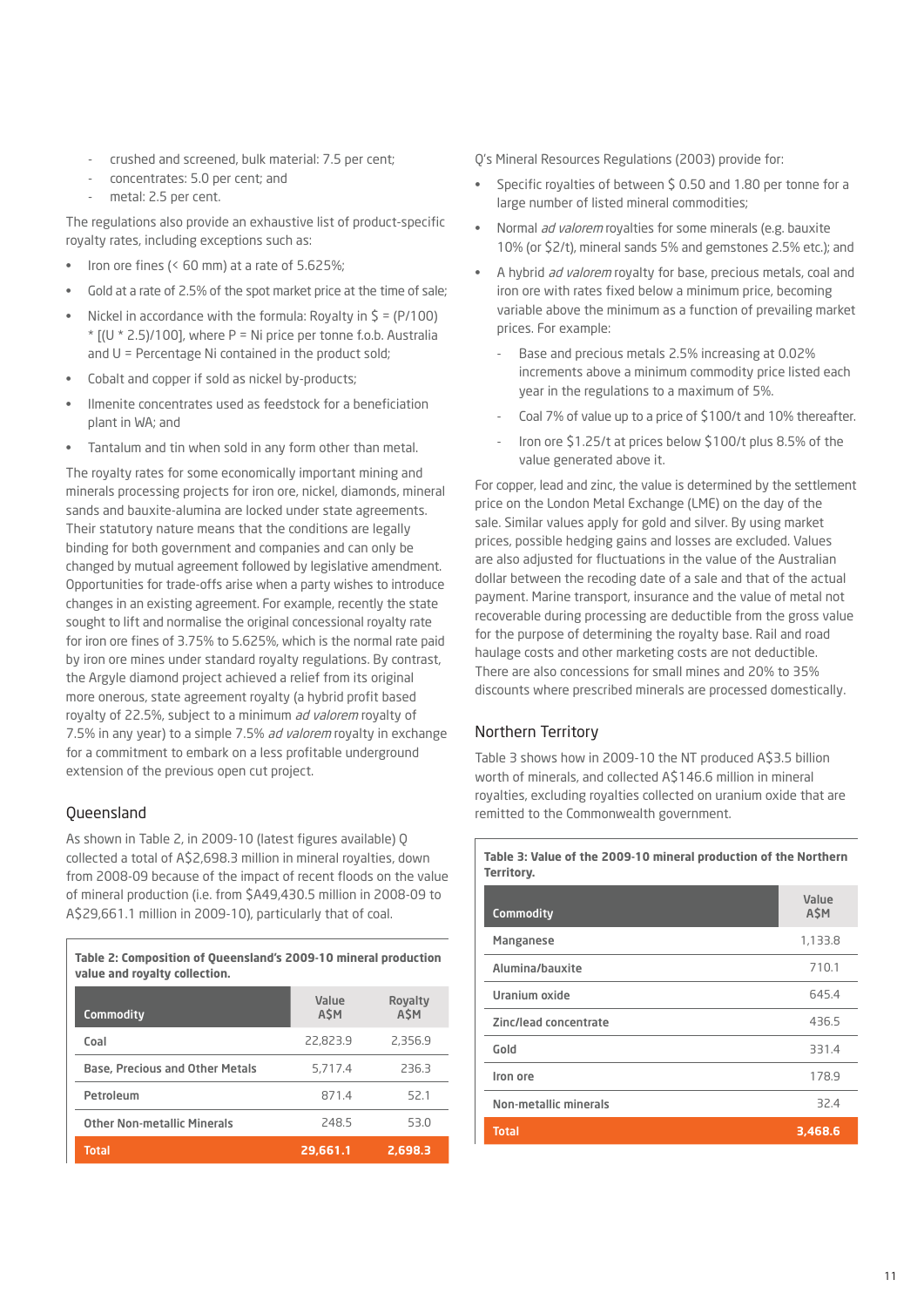The Mineral Royalty Act provides for a profit based royalty/tax from most mines at a rate of 18% of the "Net Value" of mineral commodities sold or extracted. The exceptions are uranium mines, which are the responsibility of the Commonwealth government, and quarries and mines operating under specific royalty agreements.

"Net Value" equals  $GR - (OC + CRD + EEE + AD)$  where:

- GR is the gross realised revenue from mineral sales from individual projects;
- OC represents operating costs;
- CRD is a Capital Recognition Deduction akin to depreciation, but incorporating an interest factor (long-term bond rate plus 2%) over asset lives of three, five or 10 years;
- EEE is any eligible exploration expenditure; and
- AD represents additional deductions as approved by the **Minister**

Negative Net Value from previous years can be carried forward.

The first \$50,000 of Net Value is not liable to taxation, thus exempting very small mines.

A provisional amount is payable six-monthly with annual reconciliations and penalties for under-payments below 80% of the actual annual liability.

This accounting profit based royalty/tax, which recognises the "ability to pay" of different mines, is a more economically efficient and equitable regime than those based on value or tonnage. As its impact on less profitable mines is proportionally lower, it does not discourage development of high-cost, low grade, hard-to-mine, and deeper or remotely located deposits.

Because of the relative complexity of this profit based system, however, these benefits are gained at high administrative cost.

#### **The Proposed Mineral Resource Rent Tax for Iron Ore and Coal**

Following recent significant increases in metal prices and in the profitability of mining companies, the Australian Prime Minister (in common with that of many other countries) declared that the community should receive a "fair share" from the nation's nonrenewable resource wealth (Press release N.028, 2 May 2010). In addition the government considered that the necessary changes in mineral taxation also created an opportunity to address the current economic inefficiency of most of the Australian royalty regimes.

On these grounds, after having reached agreement with the three major Australian producers of iron ore and coal (Rio Tinto Ltd, BHP Billiton Ltd and Xstrata), the Commonwealth drafted and passed through Parliament legislation, which, subject to approval by the Senate, will impose a Mineral Resource Rent Tax (MRRT) commencing 1 July 2012.

The MRRT will be levied at a rate of 30% (reduced to 22.5% through the application of an Extraction Allowance2) on "mining profit". This means that economic rent is determined at a taxing point placed at the Run of Mine (ROM) ore pad, i.e. as close as possible to the net value of the resource before further processing and transport.

In parallel with the introduction of the MRRT, there will be a reduction in the economy-wide rate of corporate income tax from the current 30% to 29%. MRRT amounts paid are deductible for the purpose of assessing corporate income tax.

The economic rent is determined by subtracting from the mining revenue at the taxing point all capital and operating costs upstream of that point.

The Commonwealth will credit to the companies the royalty they pay to states and territories. By crediting the royalties the Commonwealth has, in effect, substituted the MRRT for them.

Any unutilised losses and royalty credits can be carried forward and uplifted at the long-term bond rate (LTBR) plus 7% and can be transferred against the MRRT profits from any other iron ore or coal project in a company's portfolio.

To shelter small operations and emerging developments, those projects with an annual mining profit of less than A\$75 million will not pay any MRRT. This benefit is then progressively reduced for mining profits between A\$75 million and a cap of A\$125 million.

Very few at-arm's-length mineral sales take place in the form of crude ore at the mine gate and are generally in the form of mineral products to which value has been added by various degrees of downstream processing and transportation. Therefore both revenue and expenditure must be apportioned between that derived from activities upstream and downstream of the taxing point. This can be done by the most appropriate of five methods, consistent with the guidance set out in the OECD's Transfer Pricing Guidelines (TPG) (2010), with a general preference for the netback approach.

To capture the very significant rents generated by a small number of very large current producers, the MRRT will be applied to both current and future producers. Complex rules, therefore, had to be drafted to recognise capital investments that were incurred before the MRRT was first announced on 2 May 2010 and during the transition period to its enforcement on 1 July 2012. Owners of existing projects have two choices to determine the starting value for their projects:

- Book value which excludes the value of the resource, to be depreciated over five years on an accelerated base; or
- Market value at 1 May 2010 plus any capital investment that takes place in the transitional period, to be depreciated on a straight line over the life of the mine to a maximum of 25 years. Market value includes the value of the mineral resource, which in some cases may constitute the bulk of the market value. Uplifting will be limited to CPI.

The strategic choice as to which starting base to adopt when the MRRT is introduced will be a critical one for iron ore and coal mining companies.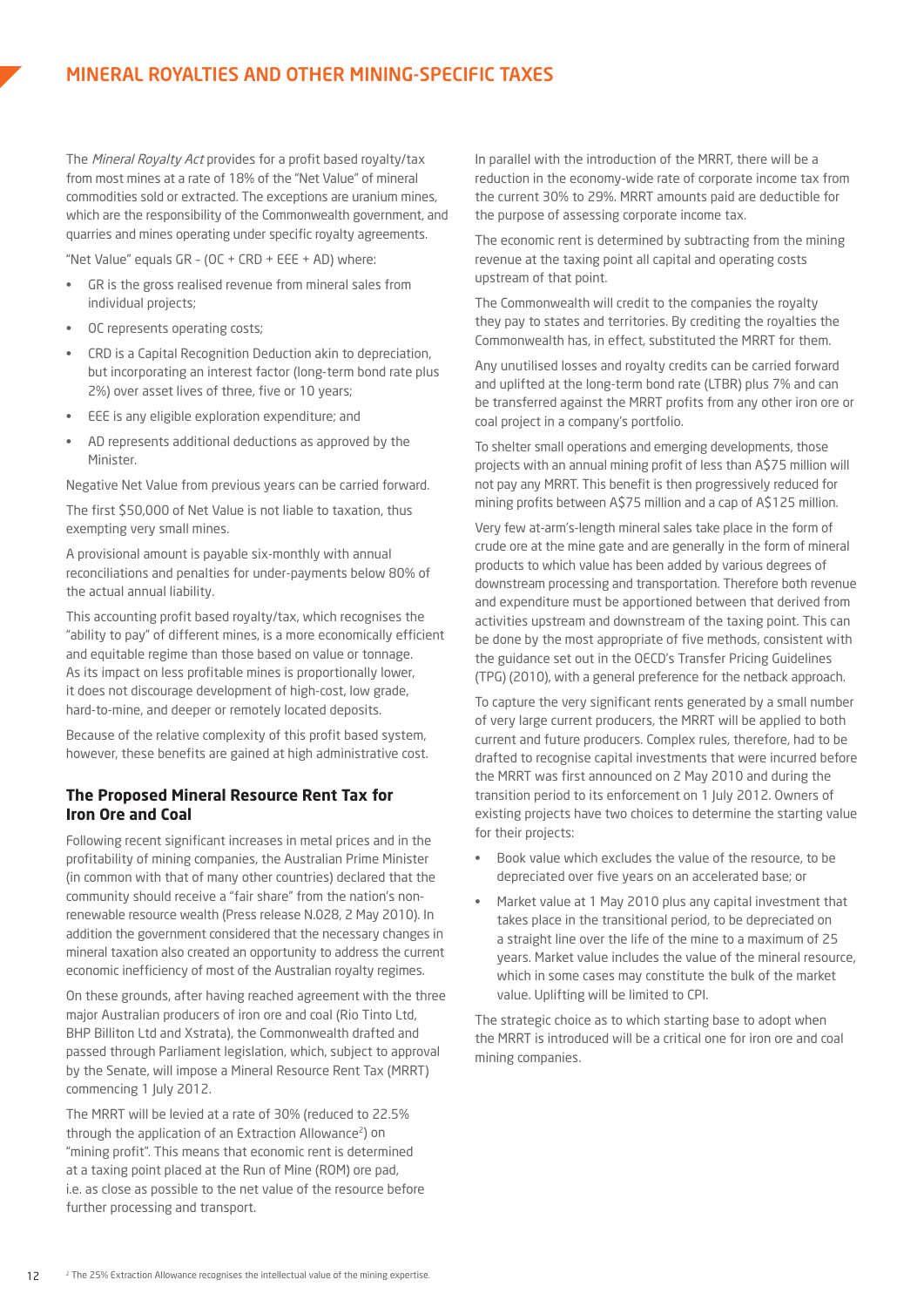## DISCUSSION: TOWARDS BEST PRACTICE

It is rare that governments have the opportunity to formulate mineral taxation policy using a "best practice" blueprint in the absence of political constraints. This may be the case for reconstruction following a long and destructive conflict, if a new mine is being developed for a commodity not previously mined, or if mining resumes after a significant break for a commodity, the royalty of which had been removed from the statutes.

#### **Optimal government's share of economic rent**

If there were an unconstrained capacity to put in place a new special taxation system for the mining sector, the first and most important decision would be to determine the optimal share of the economic rent that should be appropriated by government. This decision should balance the revenue-maximisation objective with that of attracting to the country the necessary level of international exploration and development capital, taking into account the international perception of the country's prospectivity, political stability and infrastructure/logistics, as well as other non-monetary socio-economic benefits and costs.

#### **Appropriate, clear and stable mineral taxation regime**

The next decision would be to establish which mineral taxation regime would be most appropriate to achieve government's revenue objectives, while ensuring acceptable revenue stability as well as clarity and predictability of the regime in the eyes of investors. The last aspect is highly valued by investors, who need to commit large sums of up-front capital. Future regime predictability/ stability should be a high priority in designing the fiscal regime independently of whether it has to include the use of "special" or "stability" agreements or not. Government should model and have a clear understanding of the revenue consequences of formulating different fiscal policies and agreements before implementing them. Ideally they should incorporate clear processes, timing, triggers and boundaries within which possible future reviews of royalty or tax rates should take place, thus making them predictable and capable of being considered by investors before their decision as to whether to invest in the country.

#### **Industry consultation and the principle of no surprises**

Unexpected reviews may become necessary if government finds that royalty collections, individually or in aggregate, are not in line with the desired proportion of economic rent that they originally intended to levy or that the proportion has become inadequate in terms of evolving events or emerging needs. To minimise perceptions of sovereign risk, which can undermine the relative attractiveness of the country as a mining investment destination, government must adhere to the principle of "no surprises" in that they must prepare the ground for changes in consultation with industry. Aside from presenting rational arguments for change they must also devise strategies for their gradual introduction to give industry a chance to progressively adjust to their impact. Consultation must be in tandem with hard but well-informed bargaining and is particularly crucial if change is to be applied to existing mines. It is best to avoid retrospective application.

#### **Legislation to reflect policy objectives and to be capable of being enforced and administered**

The next priority is to ensure that the relevant legislation truly reflects the policy objectives and the spirit of any agreements reached with industry. It must also be supported by clear definitions and enforceable regulations and administrative procedures that reduce compliance costs and potential for disputes. There is no point in having highly sophisticated legislation if the administrative departments that must enforce it have a low level of relevant administrative skills, capabilities and supporting systems. The simpler a fiscal regime the more effective and efficient its administration will be.

#### **Equity in tax impact**

Simple fiscal regimes, however, may raise equity issues. Policymakers, for instance, must determine whether their royalty regime should be uniform or whether it should consider "ability to pay" at the project level. This may be achieved through the use of different royalty/taxation rates for different commodities or for projects with different profitability or economic rents. Providing incentives to attract investment by negotiating lower royalty/ taxation rates on a project-by-project basis for projects of national economic significance irrespective of their profitability may raise serious equity issues and undesirable precedents. By contrast, incentives to promote domestic downstream processing can be provided across the board by applying progressively lower ad valorem rates to sales of mineral products to which value has been added, e.g. sales of ore, concentrate, metal etc. In the final analysis it is once again a matter of trade-off between equity and administrative efficiency.

#### **Co-ordination and systems sharing among relevant ministries and departments involved in mining taxation policy and administration**

It is generally better if the legislative and administrative powers in resources management reside at the same level of government whether central or state/provincial in federal systems of government. This is not always the case. Some recent trends towards decentralisation have seen administrative powers delegated to the level of local government or even to the community level in some cases. This is often the result of strong dissatisfaction by local communities about the way royalty revenue is appropriated and then re-distributed through budgetary processes. Communities may feel there is little or no regard for their needs and the fact that they host and bear the impact of the mining operations. These grievances are often legitimate on the ground of equity, and better re-distribution of royalty payments to the areas affected by mining operations may be justified. Extreme decentralisation of the administrative process, however, may not be the best way of achieving these aims. It is worth pointing out that, in the absence of significant institutional strengthening at the decentralised level, these changes have in some cases generated very disruptive confusion and inefficiency.

The nature of mining operations also means that companies interact with government through a number of different ministries and related departments. Aside from environmental considerations, mining departments typically administer and collect statistics about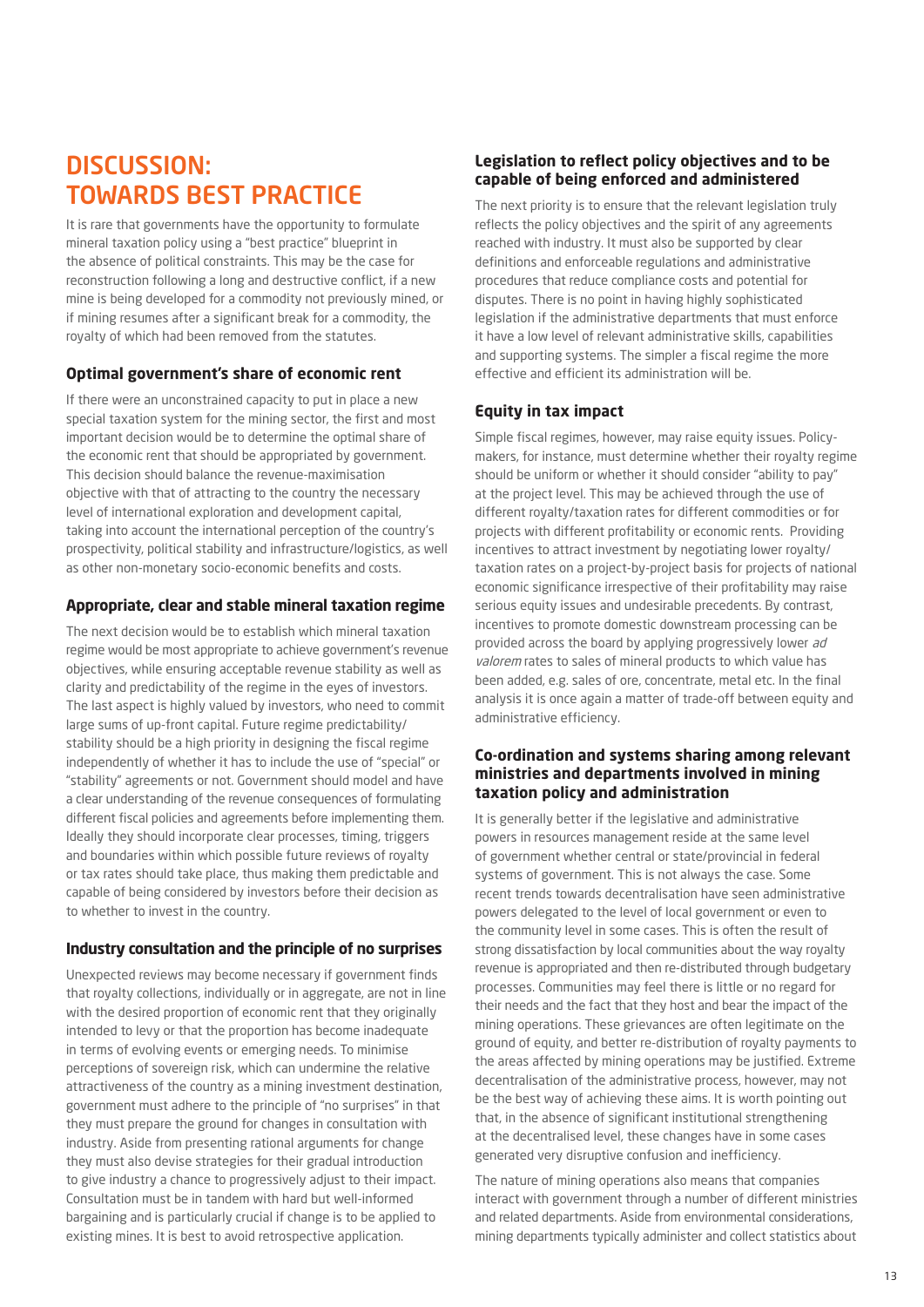mineral tenements, technical and safety aspects of mining, while departments affiliated to the ministry of finance deal with policy formulation and collection of mining taxes. Sound assessment, collection and audit of royalties, however, require a high level of integration and co-ordination of the sets of skills and information residing in different departments. This in many cases is lacking or does not occur to an adequate level.

#### **Select taxation systems with clear audit trails**

As already discussed, ad valorem royalties are easy to administer if based on the realised value as shown on companies' invoices of at-arm's-length sales submitted with their royalty returns. With this approach, no ambiguity arises about sales volumes (in contrast with unit based royalties) and grades or the amount of royalty to be paid. Government, however, is exposed to both the upand down-side risk of commodity price volatility and any realised hedging gains or losses, over which it has no control. The latter, however, may be netted out of the realised value. By contrast, royalty payments based on the value of metal contained in the mineral product sold introduce issues of appropriate assaying and payable recovery. This is particularly the case when the product sold is polymetallic. Significant ambiguity and disputes often arise with not at-arm's-length sales where transfer prices need to be "deemed".

#### **Modelling the impact of changes before implementing them**

When, as in recent times, commodity prices rise, traditional specific or *ad valorem* royalty collections do not rise in line with company revenues. This may generate perceptions that government and the community are not receiving their fair share of economic rents and may lead to hurried, unanticipated, and sometimes not well-informed changes in the taxation regime. These knee-jerk responses may prove ineffective if not properly thought out and modelled and may be damaging in terms of future investments if introduced with inadequate industry consultation due to perceptions of sovereign risk.

On the other hand, when commodity prices inevitably fall, government will still collect royalties as long as the mine stays open. Narrow-margin operations however may become unprofitable or even worse the net cash flows may fall below the corresponding marginal cash operating costs, justifying closure of the mine. Under threat of closure and the consequent loss of jobs, mine owners will exert political pressure to have royalties waived or deferred. Modelling is once again critical to determine whether to make a legitimate concession or "call a bluff". This is an administrative area fraught with great complexity, uncertainty, lack of transparency and which may be open to abuse.

#### **Sophisticated fiscal regimes come at an administrative cost**

Accounting profit based and economic rent based taxation regimes and associated hybrid schemes, while economically more efficient, have seldom been implemented in the past due to their administrative complexity. The profit or rent base must be determined on a project basis, generally in a manner which differs from the standard accounting measure of profit. Different capital recovery rules, allocation of common expenses and overheads and particularly the determination of an appropriate level of "normal profit" may make the process ambiguous, hard to audit and open to intractable disputes. In practice, while it is relatively easy to draft and enact sophisticated taxation legislation, serious challenges may arise in its enforcement and administration. This is especially the case if the administrating authority is either underfunded or cannot attract the necessary skilled personnel.

Implementing complex special taxation regimes also requires legislative frameworks with scope for ministerial discretion. Exercising ministerial discretion, however, in resolving fiscal disputes at best generates undesirable precedents and inequities and at worst is open to corruption and should therefore be minimised.

On balance the author tends to agree with the sentiment expresses in Precept 3 of the "Natural Resource Charter"3 (2011) that, on average, in countries with weak administrative institutions the most effective and efficient way to increase the government's share of economic rent would be through retaining traditional specific and *ad valorem* royalties and implementing selective increases in the corporate income tax rates applicable to mining.

#### **Commensurate and progressive penalties for non-compliance**

Another area of contention is that of penalties for non-compliance. Legislative regimes range between:

- No specific provisions. This implies that no errors can happen and accurate royalty amounts should infallibly be paid with every return. This system is essentially unworkable because mistakes amount to non-compliance with the conditions of the mining title. This may lead to forfeiture of the title unless there is ministerial discretion.
- Draconian penalties, including disproportionate fines and in some case even jail sentences. The political reality of mining enterprises under financial stress and the related employment consequences of possible closure make enforcement impractical.

Ideally, sanctions should rise over extended periods of noncompliance from application of progressively higher penalty interest on the outstanding amounts, to fines and finally to forfeiture of title.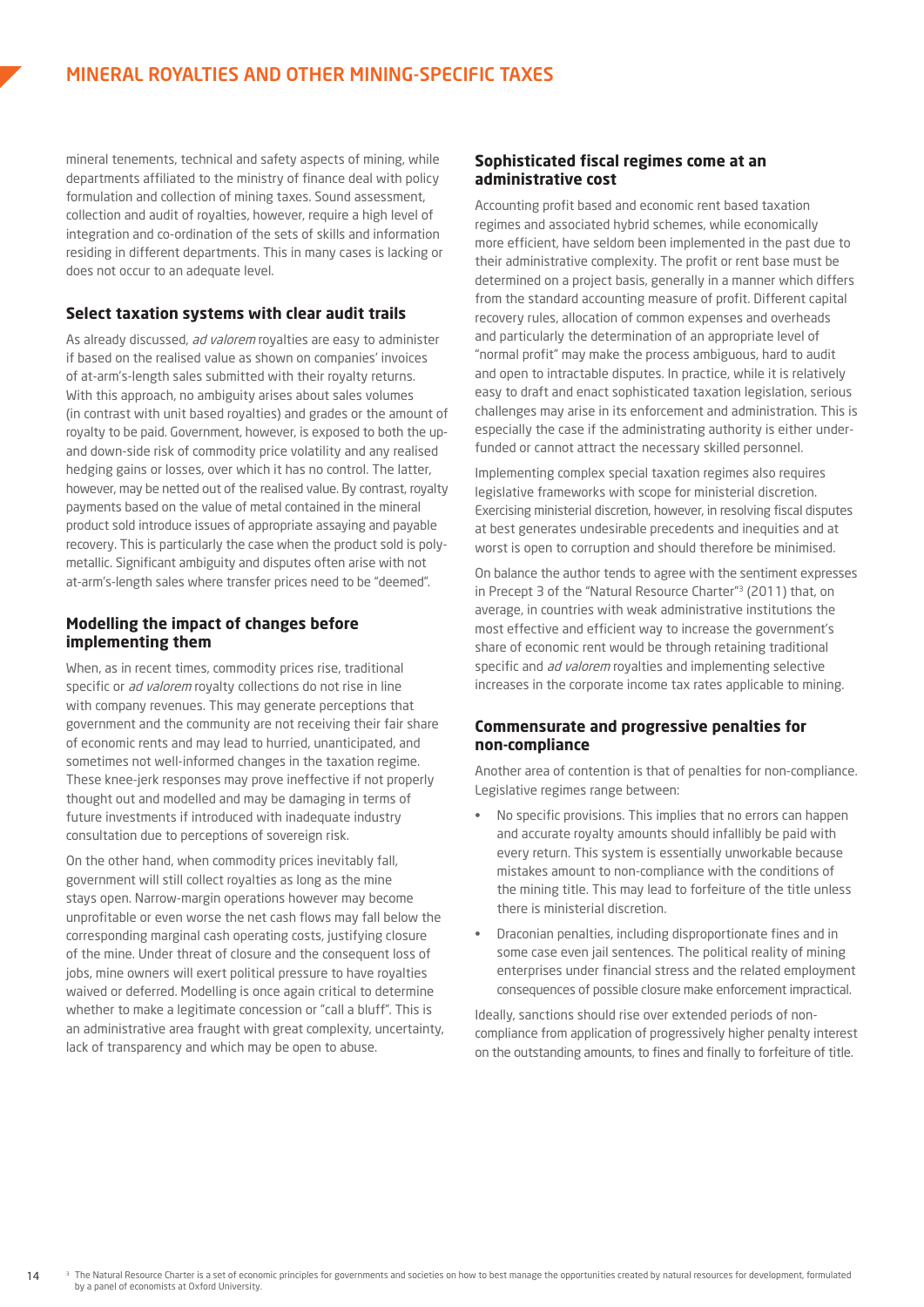# Conclusions:

In conclusion, policy-makers should strive for mining sector royalty/taxation legislation and related regulations that have the following attributes:

- Are clearly written and understood by both government and industry, transparent, equitable, predictable and stable;
- Achieve defined government revenue collection and stability objectives without excessively compromising economic efficiency, equity and ease of administration;
- Are enforceable and supported by adequately skilled and resourced government administrative institutions and systems, with good inter-ministerial and inter-departmental co-ordination and information sharing;
- Anticipate and minimise or pre-empt the need for future amendments. Where these are necessary, they should be based on the principle of "no surprises" and continuous and meaningful industry consultation, avoiding perceptions of sovereign risk;
- For unit based and *ad valorem* royalties, make use of actual volumes and realised values as shown in sales invoices, rather than contained metal and deemed prices;
- If incorporating more sophisticated, complex and more economically efficient profit or rent based taxation regimes, ensure that they are based on unequivocal methodologies and definitions for the determination of the appropriate taxation base, thus reducing compliance costs, ambiguity and potential for litigation;
- Differentiate royalty/taxation rates for different minerals according to their general "ability to pay" and provide, as an incentive, decreasing royalty/taxation rates to recognise the value added to various mineral products sold by investment in downstream processing. Lower royalty/taxation rates negotiated at the individual project level should not be viewed as an effective means of providing investment incentives and subsidies;
- Have penalties for non-compliance that are proportionate and progressive, increasing from penalty interest to fines to forfeiture of mining titles; and
- Involve appropriate but not excessive ministerial powers of discretion and determination that, if excessive, may become the source of inequitable decisions and open to abuse.

#### **REFERENCES**

ABARE, 2011, Australian Commodities, June Quarter 2011

Geoscience Australia, 2011, Identified Mineral Resources, www.ga.gov.au/minerals/mineral-resources/aimr.html, accessed12, December 2011.

Harman F. and **Guj P.** – Mineral taxation and royalties, Chapter 15 in "Australian Mineral Economics - A survey of important issues" Monograph N. 24 of the Australasian Institute of Mining and Metallurgy - Maxwell P. and **Guj P.** Editors, BPA Digital Burwood – Victoria – Australia, ISBN 1 920806 46 6

Natural Resource Charter, 2011, www.naturalresourcecharter.org, accessed 27 December 2011

OECD, 2010, Transfer Pricing Guidelines for Multinational Enterprises and Tax Administrations, obtainable on: www.oecd.org/ctp/tp/guidelines

Otto J., Andrews C., Cawood F., Doggett M., Guj P., Stermole F., Stermole J. and Tilton J., 2007 - Mining Royalties: A global study of their impact on investors, government and civil society - The International Bank for Reconstruction and Development / The World Bank – (Directions in Development, Energy and Mining), Washington, D.C., ISBN 10: 0-8213-6502-9